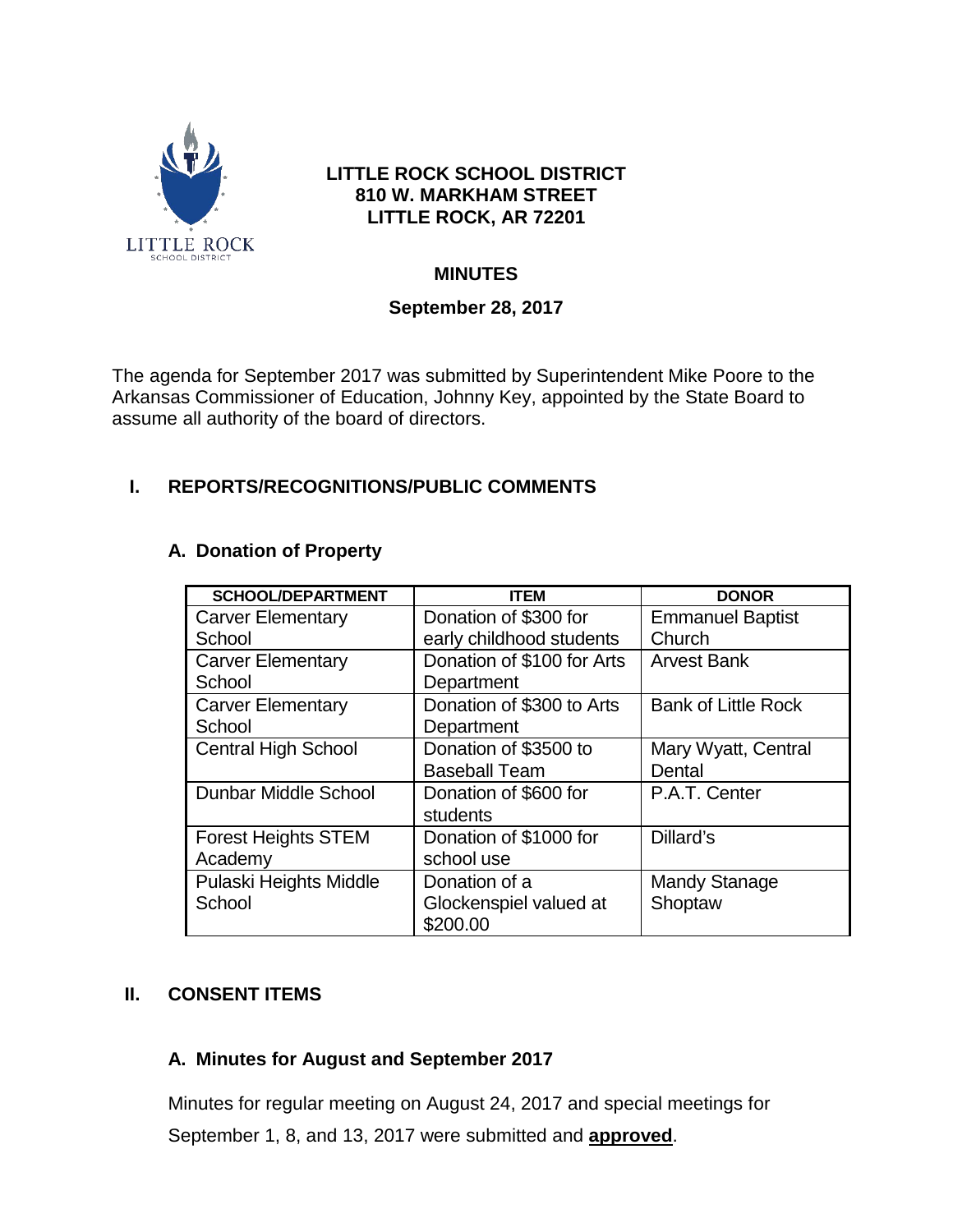#### **Board Meeting**

**September 28, 2017 Page 2**

## **III. BOARD POLICY AND REGULATIONS REVIEW**

## **A. Revision of Policy - Licensed Personnel Reduction in Force**

Administration recommended adoption revisions to the Licensed Personnel Reduction in Force policy. The first reading was **approved**.

#### **B. Revision of Policy - Section 5.29 Wellness Policy**

Administration recommended adoption revisions to the Wellness in Force policy. The first reading was **approved**.

## **C. Revision of Policy - School Closings and Cancellations**

Administration recommended adoption revisions to the School Closings and Cancellations policy. The first reading was **approved**.

## **IV. HUMAN RESOURCES**

## **A. Minority Recruitment Report**

The District submitted the 2016-2017 Minority Recruitment Report. The report was **approved** as submitted.

#### **B. Personnel Changes**

All personnel changes were **approved** as submitted.

## **V. FINANCE & SUPPORT SERVICES**

#### **A. Statement of Assurance**

The District submitted annual assurances to remain in compliance with the applicable Title I, ESEA and IDEA guidelines. The assurances were approved.